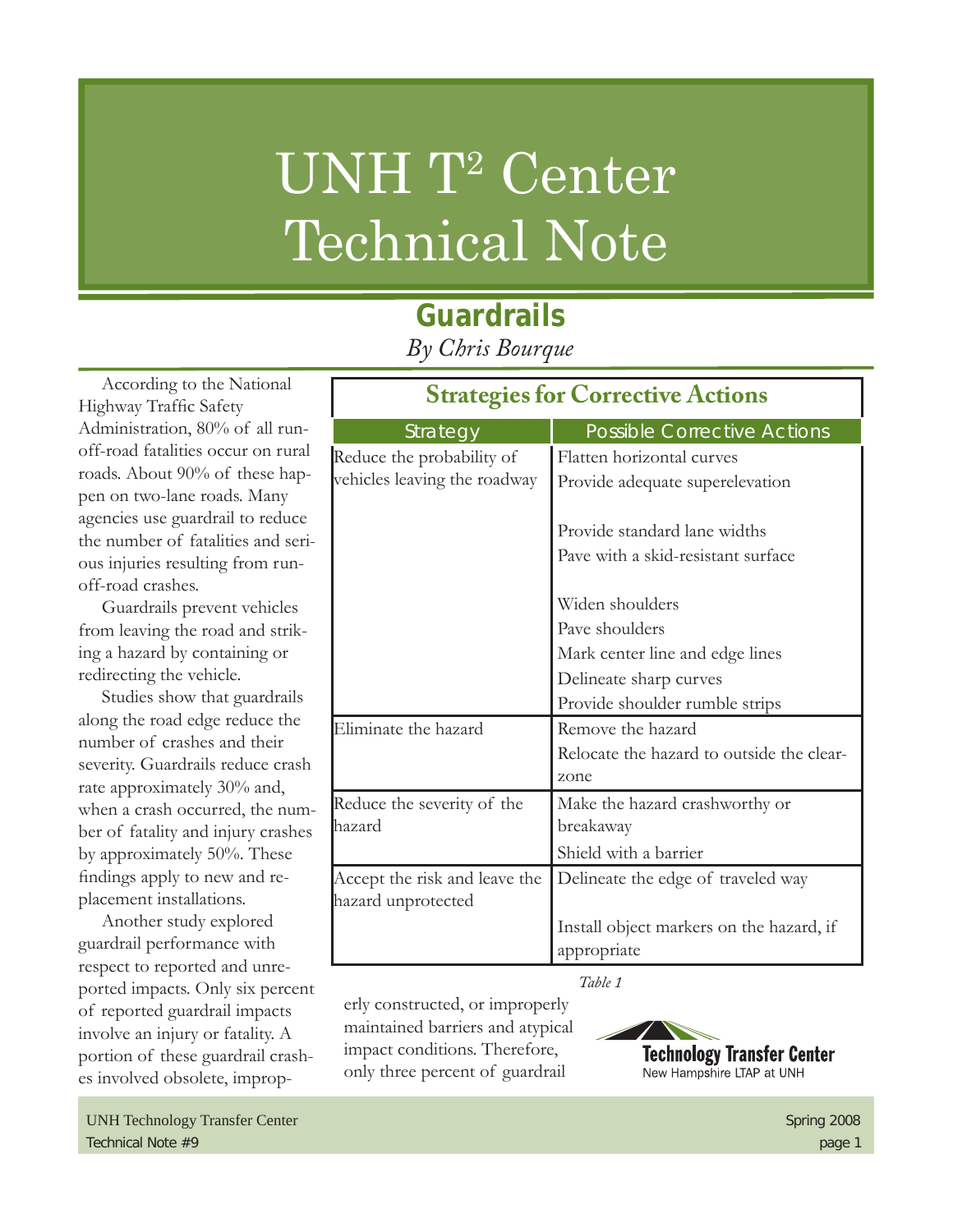impacts result in injuries or fatalities

These studies show that guardrails protect drivers from potential hazards. Use guardrails conservatively as they may also be a hazard to drivers. Perform an engineering study before installing a guardrail. Analyze the severity of the hazard, the probability of an incident, cost-benefit ratio, aesthetic and environmental impacts, and other possible strategies to reduce the hazard risk. Table 1 provides alternative strategies to guardrails.

Guardrails are recommended where slopes are 1V:10H or flatter. Guardrails are not permitted on slopes steeper than 1V:6H.

When possible, avoid curbs in all high speed situations. Where drainage takes precedence and curbs are necessary, install a rub rail or stiffen the guardrail. Stiffening involves making the guardrail more rigid by reducing spacing between posts or using a stronger beam.

When installing a guardrail, follow these steps:

- 1. Determine the needed clear zone,
- 2. Identify potential hazards,
- 3. Analyze strategies, and
- 4. Evaluate roadside barriers.

The clear zone  $(L_c$  in Figure 1, page 3) is the total roadside border area, starting at the edge of the traveled way, that is available for safe use by errant vehicles. It may consist of a shoulder, a recoverable

slope, a non-recoverable slope, and/or a clear run-out area. The desired minimum width is dependent upon traffic volumes, speeds, and on the roadside geometry. Hazards located beyond the clear zone do not require protection.

Potential clear zone hazards are:

- trees.
- street signs,
- utility poles,
- boulders,
- drainage devices,
- embankments, and
- guardrails.

A hazard's risk is increased by conditions

such as speed limit, ADT, sharp curves, slopes, street lighting, pavement type, etc.

Install barriers based on the desired performance, cost, aesthetics, and maintenance characteristics. See the American Association of State Highway and Transportation Officials (AASHTO) *Road Design Guide*. Barrier types include:

- Three-Strand Cable,
- High-Tension Cable,
- Weak Post W-Beam,
- Box Beam,
- Strong Post W-Beam,
- Thrie-Beam,
- Modified Thrie-Beam,
- Concrete Safety Shape,
- Steel-Backed Timber Rail, and
- Precast Concrete Guardwall.

The W-Beam is most commonly used.

Select guardrails with the terrain's functional requirements in mind. Guardrails must absorb the impact of the vehicle without allowing vehicles to penetrate or run over (vault) the guardrails. At the same time, the guardrail must redirect the vehicle towards the road without snagging.

Install guardrails at the height designed by the NHDOT design specifications (http://www.nh.gov/ dot/standardplans/standardplans.htm). Maintain tension and strength to survive impacts (determined by

| Design<br>Speed | Flare Rate for<br>Barrier inside Shy | Flare Rate Beyond Shy<br>Line |            |
|-----------------|--------------------------------------|-------------------------------|------------|
| (mph)           | Line $(Ls$ from<br>Figure 1) $(ft)$  | Rigid                         | Semi-rigid |
| 70              | 30:1                                 | 20:1                          | 15:1       |
| 60              | 26:1                                 | 18:1                          | 14:1       |
| 55              | 24:1                                 | 16:1                          | 12:1       |
| 50              | 21:1                                 | 14:1                          | 11:1       |
| 45              | 18:1                                 | 12:1                          | 10:1       |
| 40              | 16:1                                 | 10:1                          | 8:1        |
| 30              | 13:1                                 | 8:1                           | 7:1        |

Table 5.7 Suggested flare rates for barrier design, *AASHTO Roadside Design page 5-32*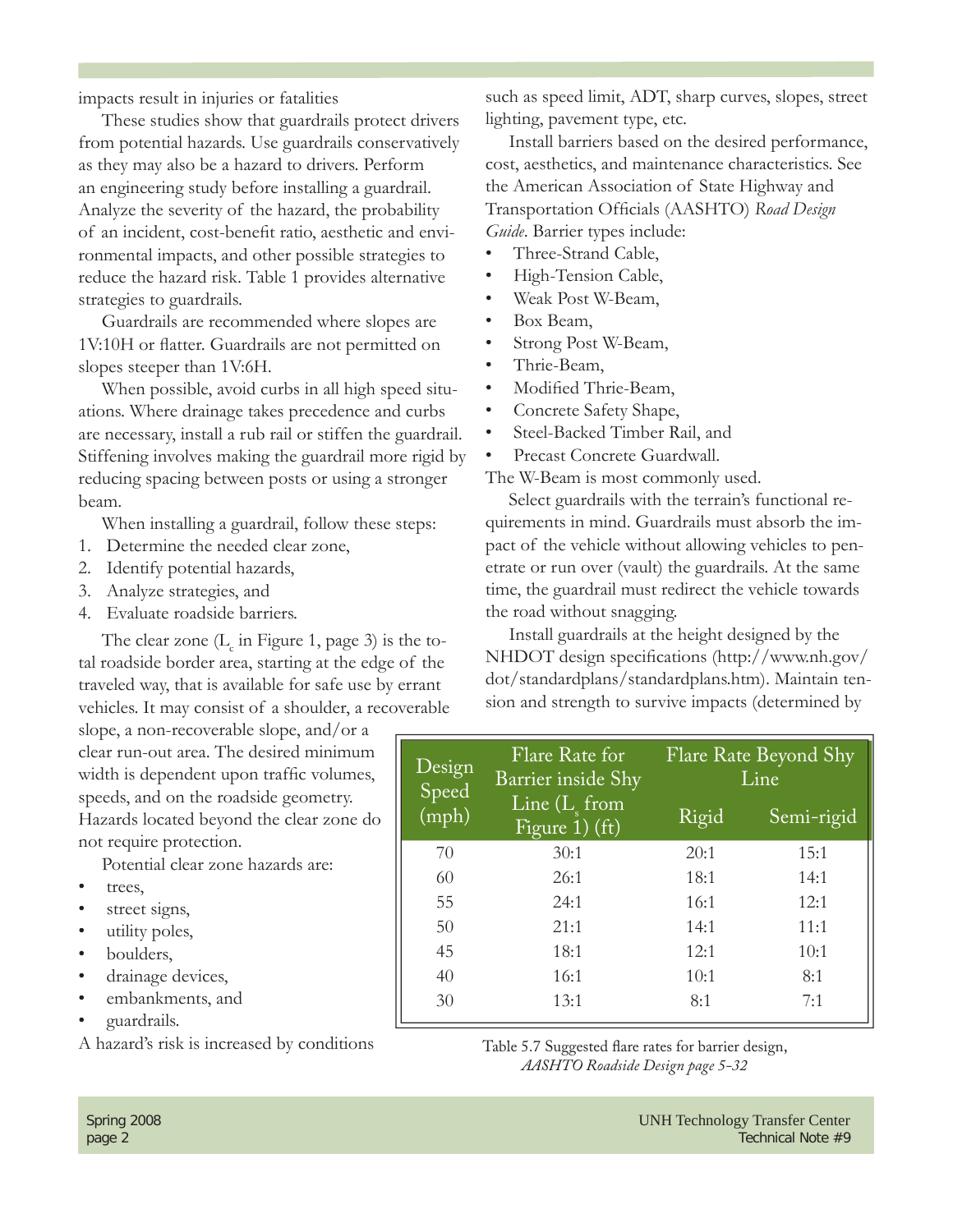the terrain conditions). Each guardrail type has specifications and limitations that have been determined by crash testing.

The guardrail length must safely redirect upstream traffic within the run out length  $(L_p)$ . See AASHTO's *Roadside Design Guide* Table 5.8 for runout lengths at various speeds and ADTs.

Flared ends curve away from the roadway and redirect errant vehicles. Flared ends reduce the length of guardrails. To minimize the severity of an impact, do not to use too steep of a flare rate. Shield hazards from opposing traffic with a shorter guardrail lengths.

### **Terminals/ End Units**

Install terminal end units to reduce the risk of fatal crashes. Terminals units are either energy absorbing or non-energy absorbing.

Energy absorbing terminals stop a vehicle safely



*MELT Unit*



*Figure 1*

UNH Technology Transfer Center Spring 2008 Technical Note #9 page 3 page 3 page 3 page 3 page 3 page 3 page 3 page 3 page 3 page 3 page 3 page 3 page 3 page 3